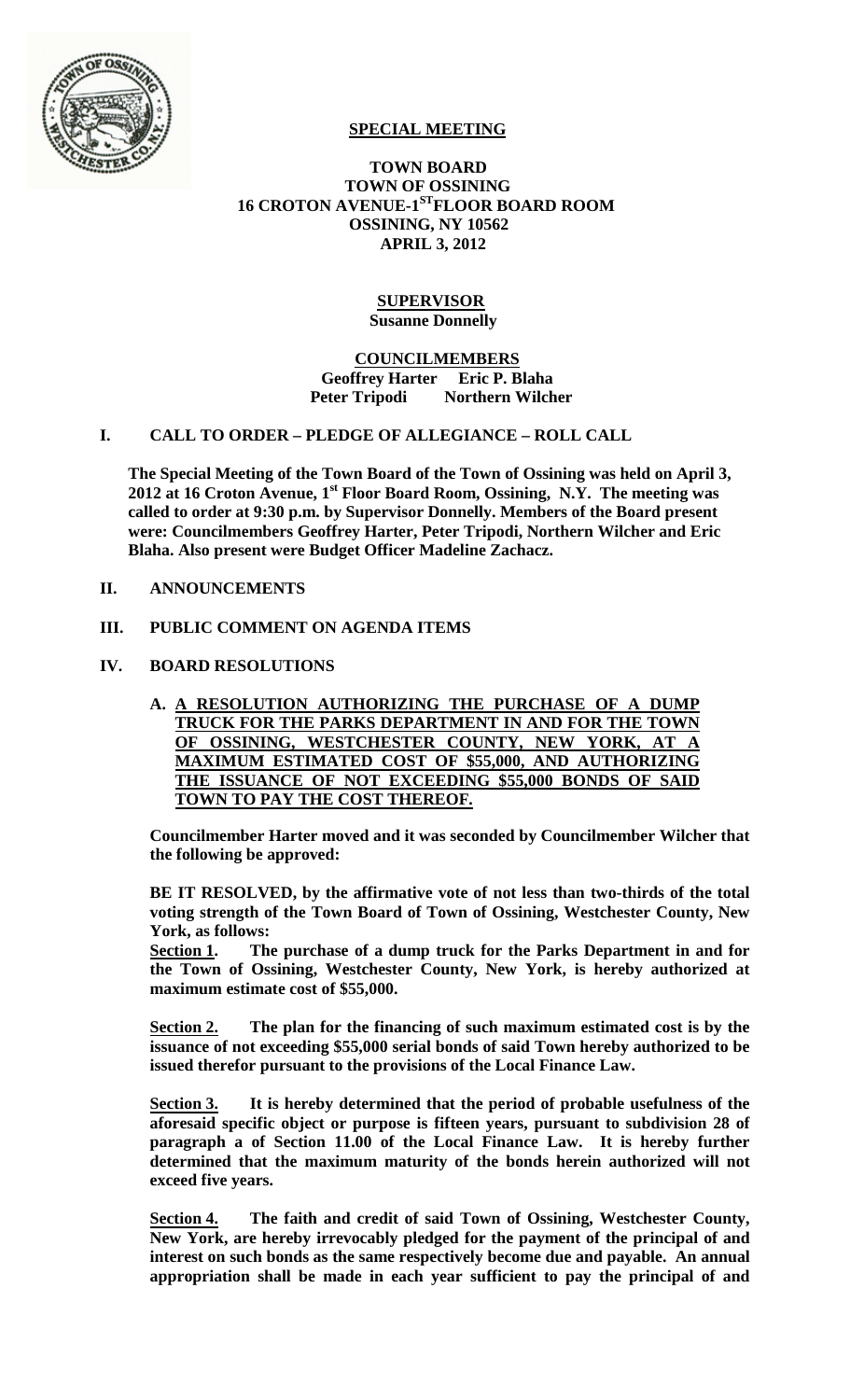**interest on such bonds becoming due and payable in such year. There shall annually be levied on all the taxable real property in said Town, a tax sufficient to pay the principal of and interest on such bonds as the same become due and payable.**

**Section 5. Subject to the provisions of the Local Finance Law, the power to authorize the issuance of and to sell bond anticipation notes in anticipation of the issuance and sale of the serial bonds herein authorized, including renewals of such notes, is hereby delegated to the Supervisor, the chief fiscal officer. Such notes shall be of such terms, form and contents, and shall be sold in such manner, as may be prescribed by said Supervisor, consistent with the provisions of the Local Finance Law.**

**Section 6. All other matters except as provided herein relating to the serial bonds herein authorized including the date, denominations, maturities and interest payment dates, within the limitations prescribed herein and the manner of execution of the same, including the consolidation with other issues, and also the ability to issue serial bonds with substantially level or declining annual debt service, shall be determined by the Supervisor, the chief fiscal officer of such Town. Such bonds shall contain substantially the recital of validity clause provided for in Section 52.00 of the Local Finance Law, and shall otherwise be in such form and contain such recitals, in addition to those required by Section 51.00 of the Local Finance Law, as the Supervisor shall determine consistent with the provisions of the Local Finance Law.**

**Section 7. The validity of such bonds and bond anticipation notes may be contested only if:**

- **1) Such obligations are authorized for an object or purpose for which said Town is not authorized to expend money, or**
- **2) The provisions of law which should be complied with as of the date of publication of this resolution are not substantially complied with, and an action, suit or proceeding contesting such validity is commenced within twenty days after the date of such publication, or**
- **3) Such obligations are authorized in violation of the provisions of the Constitution.**

**Section 8. This resolution shall constitute a statement of official intent for purposes of Treasury Regulations Section 1.150-2. Other than as specified in this resolution, no monies are, or are reasonably expected to be, reserved, allocated on a long-term basis, or otherwise set aside with respect to the permanent funding of the object or purpose described herein.**

**Section 9. This resolution, which takes effect immediately, shall be published in summary form in the official newspaper of said Town for such purpose, together with a notice of the Town Clerk substantially in the form provided in Section 81.00 of the Local Finance Law.**

> **Roll Call Vote: Vote: 5-0-0 Voting Aye: Wilcher, Harter, Blaha, Tripodi & Donnelly**

## **B. Finance- Capital Project #2012-2177- Parks Truck Adjustment**

**Councilmember Wilcher moved and it was seconded by Councilmember Blaha that the following be approved:**

**Resolved, that the Town Board of the Town of Ossining hereby amends the approved budget for the 2012 Parks Truck purchase from \$53,273.62 to \$55,000, as per the actual amount awarded to the bidder.**